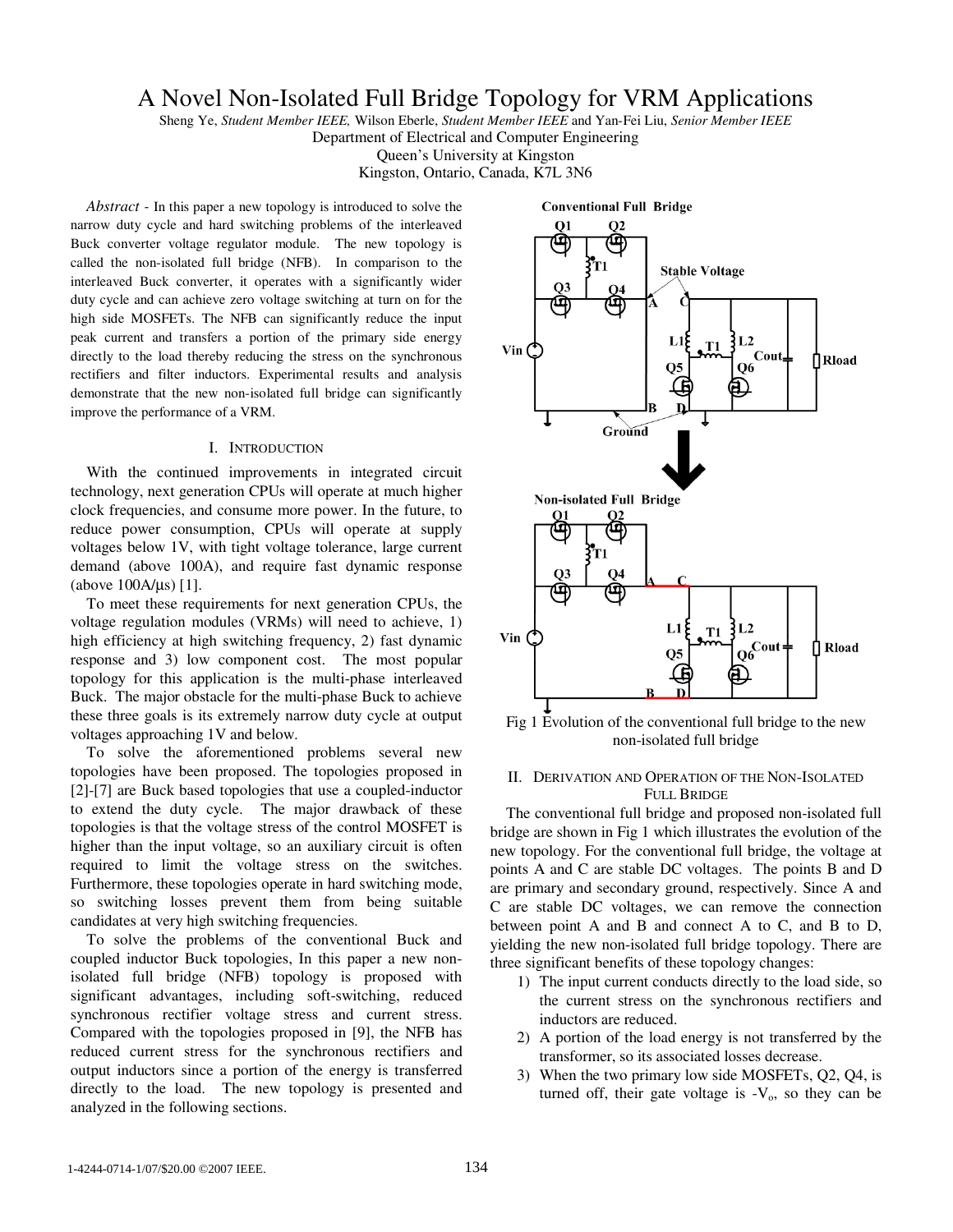turned off faster with reduced turn off loss.

The modes of operation of the NFB operating in phase-shift mode are presented in the following sub-sections. The key waveforms illustrating the five modes from T0-T5 are illustrated in Fig 2. And the output voltage is defined by (1) (D=Ton/Ts, N=Np/Ns)

$$
V_o = \frac{V_{in}D}{2N + D} \tag{1}
$$

From (1) we can see that after add a transformer, we can easily adjust the duty cycle, for example when Vin=12V, Vo $=1V$ , N $=3$ , D $=0.545$ , compare with Buck the duty cycle increase 5 times.



Fig 2 Key waveforms of the five modes of operation

*A. Mode 1 [T0~T1]* 



Fig 3 The operation mode of NFB during time interval T0-T1.

The first mode is illustrated in Fig 3. From time T0 to T1, Q1, Q4 and Q6 are on. Q2, Q3 Q5 are off; the voltage across Q2 and Q3 is  $V_{in}$ - $V_o$ . The current in L1 increases and the current in L2 decreases. Energy flows from the input to the load. In Fig 3 we can see that the input current goes directly to the load side, and the current stress of the synchronous rectifier is reduced as a result.

## *B. Mode 2 [T1~T2]*

The second mode is illustrated in Fig 4. From time T1 to T2, Q1 is turned off at T1 to prepare the zero voltage turn on of Q2. The current reflected from the secondary side charges C1 and discharges C2. The currents decrease in both L1 and L2. During this time interval, the voltage at point A decreases from  $V_{in}$  to  $V_o$ . When the voltage at point A decreases to  $V_o$ , the voltage across Q2 is zero. If Q2 is turned on at this time, zero voltage turn on can be achieved. Q5 also is turned on during this transition, and it begins to share the load current after the voltage across Q2 is reduced to zero. If the selfdriven circuit proposed in [8] is used, Q5 is turned on before it begins to conduct the inductor current, so its body diode does not conduct during this transition. During this time interval the current reflected from the secondary side is used to charge and discharge the output capacitors of Q1 and Q2, it is easier for Q1 and Q2 to achieve ZVS compared to the lagging leg (Q3 and Q4).



Fig 4 The operation mode of NFB during time interval T1-T2.



Fig 5 The operation mode of NFB during time interval T2-T3

# *C. Mode 3 [T2~T3]*

The third mode is illustrated in Fig 5, for time T2 to T3. After the voltage across Q2 reaches zero, Q2 is turned on at T2. Since at this time the secondary side of the transformer is shorted, the primary and secondary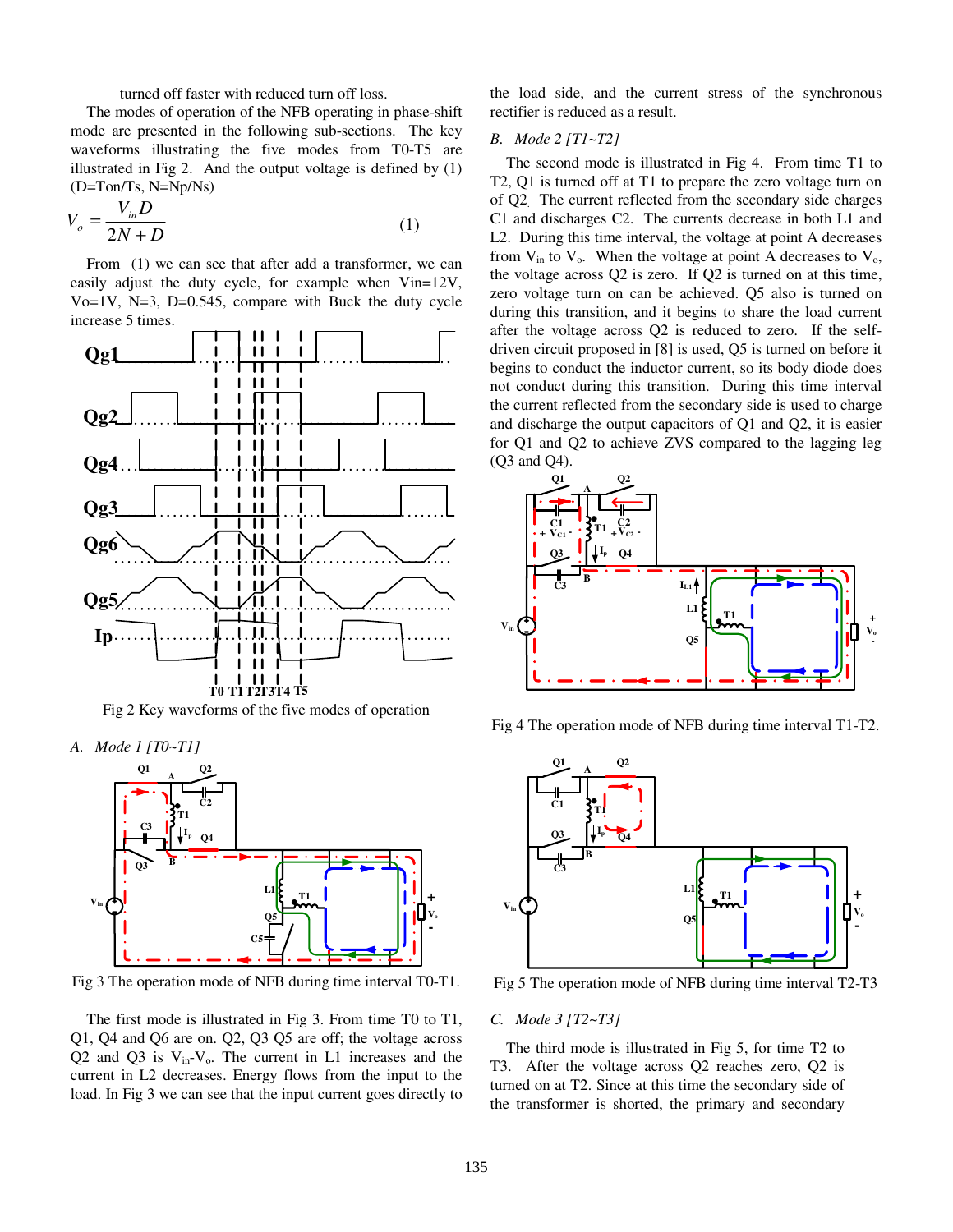sides of the transformer are decoupled, and the current in both inductors decreases. The load energy is provided by the output capacitance and output inductors.

#### *D. Mode 4 [T3~T4]*

The fourth mode is illustrated in Fig 6. From time T3 to T4, Q4 is turned off at T4 to prepare the zero voltage turn on of Q3. The energy stored in the leakage inductance of the transformer charges C4 and discharges C3, and voltage at point B increases from  $V_0$  to  $V_{in}$ . After the voltage increase to Vin, Q3 can achieve ZVS turn on. In order to achieve ZVS turn on of Q3, the energy stored in the leakage inductance must be sufficient to charge C4 to  $(V_{in}-V_o)$  and discharge C3 to zero volts.



Fig 6 The operation mode of NFB during time interval T3-T4

#### *E. Mode 5 [T4~T5]*

The final mode is illustrated in Fig 7. From time T4 to T5, once the voltage across Q3 becomes zero, Q3 is turned on at T4. The primary current can not change direction instantly due to the transformer leakage inductance. During the interval, the primary current increases in the opposite direction of Ip, and the current in Q5 begins to increase and current in Q6 begins to decrease. If Q6 is turned off before the primary current changes from  $I_p$  to  $-I_p$ , its body diode begins to conduct. After the primary current changes from Ip to –Ip, the primary side begins to provide energy to the secondary side, and Q5 begins to conduct the full current in L1 and L2 and Q6 is turned off. At the end of T5, one switching period is complete.



Fig 7 The operation mode of NFB during time interval T4-T5

#### III. ZERO VOLTAGE SWITCHING ANALYSIS

In this section, the zero voltage switching requirements for the non-isolated full bridge are analyzed in detail for the leading and lagging legs.

*A. Leading Leg Transition: Mode 2 [T1-T2]* 

$$
t_{dead\_Q12} > \frac{2C1(V_{in} - V_o)N}{I_{L1}}
$$
\n
$$
8 \longrightarrow 1
$$
\n
$$
N=3
$$
\n
$$
N=2
$$
\n
$$
N=2
$$
\n
$$
N=2
$$
\n
$$
N=2
$$
\n
$$
N=2
$$
\n
$$
N=2
$$
\n
$$
N=2
$$
\n
$$
N=2
$$
\n
$$
N=2
$$
\n
$$
N=2
$$
\n
$$
N=2
$$
\n
$$
N=2
$$
\n
$$
N=2
$$
\n
$$
N=2
$$
\n
$$
N=2
$$
\n
$$
N=2
$$
\n
$$
N=2
$$
\n
$$
N=2
$$
\n
$$
N=2
$$
\n
$$
N=2
$$
\n
$$
N=2
$$
\n
$$
N=2
$$
\n
$$
N=2
$$
\n
$$
N=2
$$
\n
$$
N=2
$$
\n
$$
N=2
$$
\n
$$
N=2
$$
\n
$$
N=2
$$
\n
$$
N=2
$$
\n
$$
N=2
$$
\n
$$
N=2
$$
\n
$$
N=2
$$
\n
$$
N=2
$$
\n
$$
N=2
$$
\n
$$
N=2
$$
\n
$$
N=2
$$
\n
$$
N=2
$$
\n
$$
N=2
$$
\n
$$
N=2
$$
\n
$$
N=2
$$
\n
$$
N=2
$$
\n
$$
N=2
$$
\n
$$
N=2
$$
\n
$$
N=2
$$
\n
$$
N=2
$$
\n
$$
N=2
$$
\n
$$
N=2
$$
\n
$$
N=2
$$
\n
$$
N=2
$$
\n
$$
N=2
$$
\n
$$
N=2
$$
\n
$$
N=2
$$
\n
$$
N=2
$$
\n
$$
N=2
$$

Fig 8 Dead time between Q1&Q2 required to achieve ZVS for the leading bridge leg as a function of load current

The transition paths of the leading leg are shown in Fig 4. Q1 is turned off to prepare for the zero voltage turn on of Q2. The current reflected from the secondary side charges C1 and discharges C2. During this transition the time needed to charge C1 to  $V_{in}-V_o$  and discharge C2 from  $V_{in}-V_o$  to zero voltage is dependent on the load current. Since this time interval is very short we can assume the charge current is constant during the transition. In Fig 8, the minimum dead time is calculated using (2) as a function of load current with Vin=12V, Np:Ns=3:1 and Np:Ns=2:1, C1=250pF. Equation (2) is derived based on the assumption that during the transaction of the Mode 2 [T1~T2], the current is constant to charge charges C1 and discharges C2.From Fig 8 we can observe that heavy load and a low turn's ratio can help the NFB achieve ZVS and at 15A load, Td=2.4ns for N=3 and 1.6ns for N=2

# *B. Lagging Leg Transition: Mode 4 [T3-T4]*

The transition paths of the lagging leg are shown in Fig 6. Initially, Q4 is turned off to prepare the zero voltage turn on of Q3. If the energy stored in the leakage inductance of the transformer is sufficient to charge C4 to  $V_{in}$ - $V_o$  and discharge C3 from  $V_{in}$ - $V_o$  to zero, Q3 can achieve zero voltage turn on.

In this transition the leakage inductance resonates with C3 and C4. The equivalent circuit is shown in Fig 9. If the voltage at point B can be charged to  $V_{in}$ , the body diode of Q3 will turn on and clamp the voltage to  $V_{in}$ , In order to achieve ZVS turn on, Q3 must turn on before the current through the leakage inductance decreases to zero. Fig 10 shows the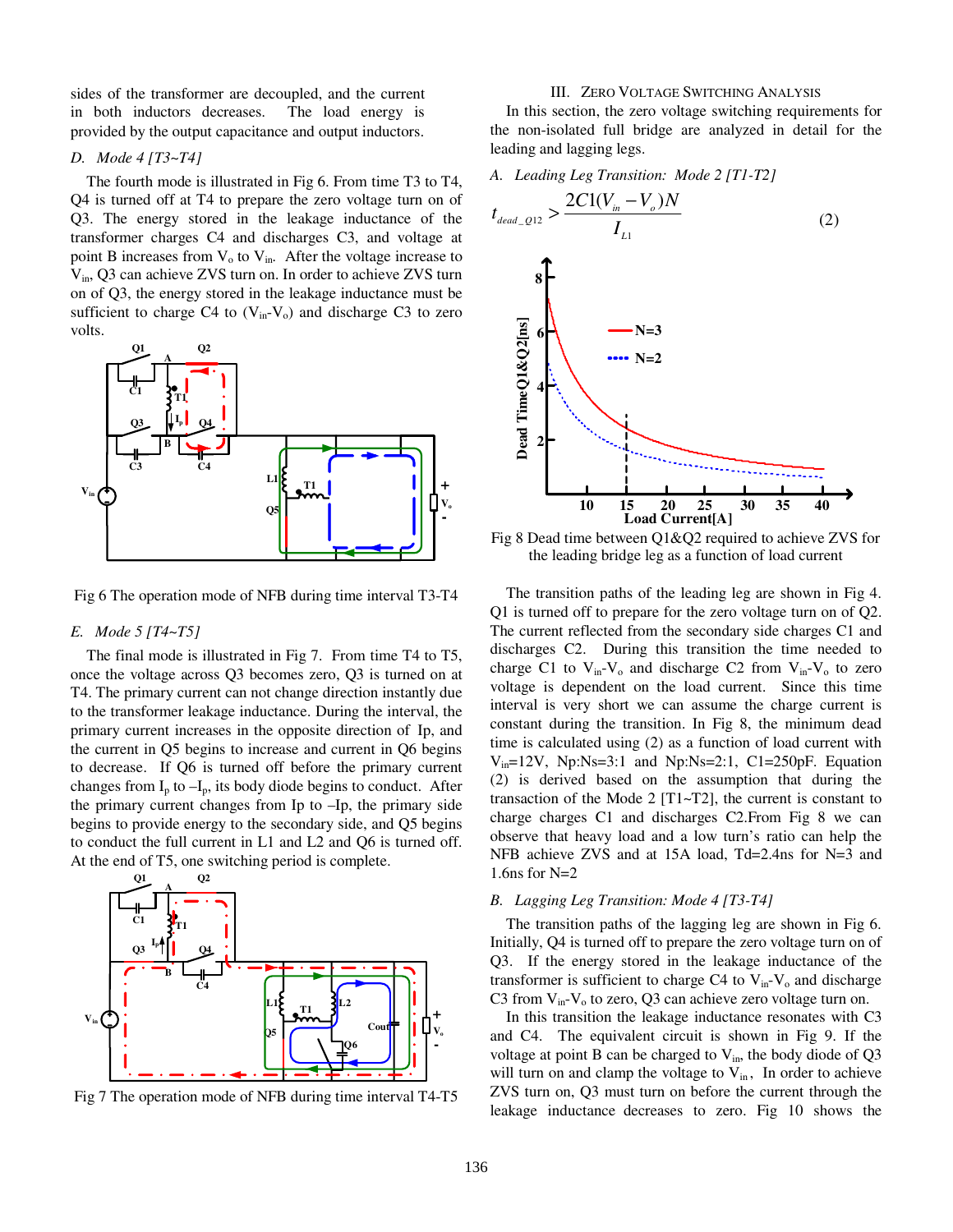minimum dead time between Q3 and Q4 calculated using (4), with  $V_{in}$ =12V,  $V_{o}$ =1V, C3=250pF, L<sub>Leakage</sub>=30nH. It is clear that it is more difficult for the lagging leg to achieve zero voltage turn on in comparison to the leading leg.



Fig 9 Equivalent circuit for lagging leg

$$
Z_o = \sqrt{L_{Leakage} / 2C_3}
$$
  
\n
$$
\omega = 1 / \sqrt{2L_{Leakage}} C_3 t_X = \frac{1}{\omega} \sin^{-1} \left(\frac{V_{in} - V_o}{Z_o}\right)
$$
  
\n
$$
\begin{cases} Z_o I_{Leakagemin} > (V_{in} - V_o) \\ \frac{1}{\omega} \sin^{-1} \left(\frac{V_{in} - V_o}{Z_o I_{Leakage}}\right) < t_{dead\_Q34} < \frac{(I_{Leakage} L_{Leakage}) \cos \omega t_X}{(V_{in} - V_o)} + t_X \end{cases}
$$
 (4)

$$
I_{Leakage} = I_{Lavg} / N \tag{5}
$$



Fig 10 Lagging leg dead time between Q3 and Q4

Form Fig 10 we can see that at 15A load Td=3.1ns for N=3 and 1.7ns for N=2.

### IV. LOSS ANALYSIS AND COMPARISON

In this section, the losses of a two-phase synchronous Buck converter and the NFB are compared. It is demonstrated that NFB is able to achieve higher efficiency than a two-phase Buck. In the comparison, the components used for the twophase Buck and NFB and their operating conditions are the same.

# *A. Switching Loss Saved by Zero Voltage Switching and Duty Cycle Extension*

In comparison to the two-phase Buck, the NFB operates with extended the duty cycle, so the primary peak current through the MOSFETs is significantly reduced thereby also reducing the switching loss. Fig 11 illustrates an example with the input voltage at 12V, output at 1V/40A, output inductor of 100nH and Np:Ns=3:1. From the example, it is clear that the primary peak current is reduced from 24.5A for the Buck to 7.2A for the NFB. Furthermore, the voltage stress of the synchronous rectifiers is reduced from 12V for the Buck to 3.7V for the NFB.



Fig 11 Peak current and voltage stress reduced by extend the duty cycle

As previously discussed, when operated in phase shift mode and if the control circuit is properly designed, the primary MOSFETs of NFB can achieve ZVS at turn on. Another benefit of the ZVS turn on is that the gate driving loss can be reduced since the Qgd charge is eliminated. This can reduce the gate loss by at least 30% for the primary MOSFETs. It is expected that the switching loss of NFB is much less than the two-phase Buck when they operates at the same power level and switching frequency.

For example if we assume the turn on time is 14ns and the turn off time is 10ns then the switching loss for a two-phase Buck is 5.527W and 1.584W for the NFB calculated as follows:

 $P_{SW\text{ BUCK}}=0.5(1\text{MHz})(12\text{V})[(15.4\text{A})(14\text{ns})+(24.5\text{A})]$  $(10ns)(2)=5.527W$  $P_{SW NFB}$ =0.5(1MHz)(12V-1V)(7.2A)(10ns)(4) =1.584W

#### *B. Synchronous Rectifier Body Diode Loss Savings*

With the conventional Buck, a dead time must be added between the primary control MOSFET and synchronous MOSFET to prevent a short circuit. For the NFB, when selfdriven synchronous rectification is used, the body diode conduction loss is significantly reduced since there is no need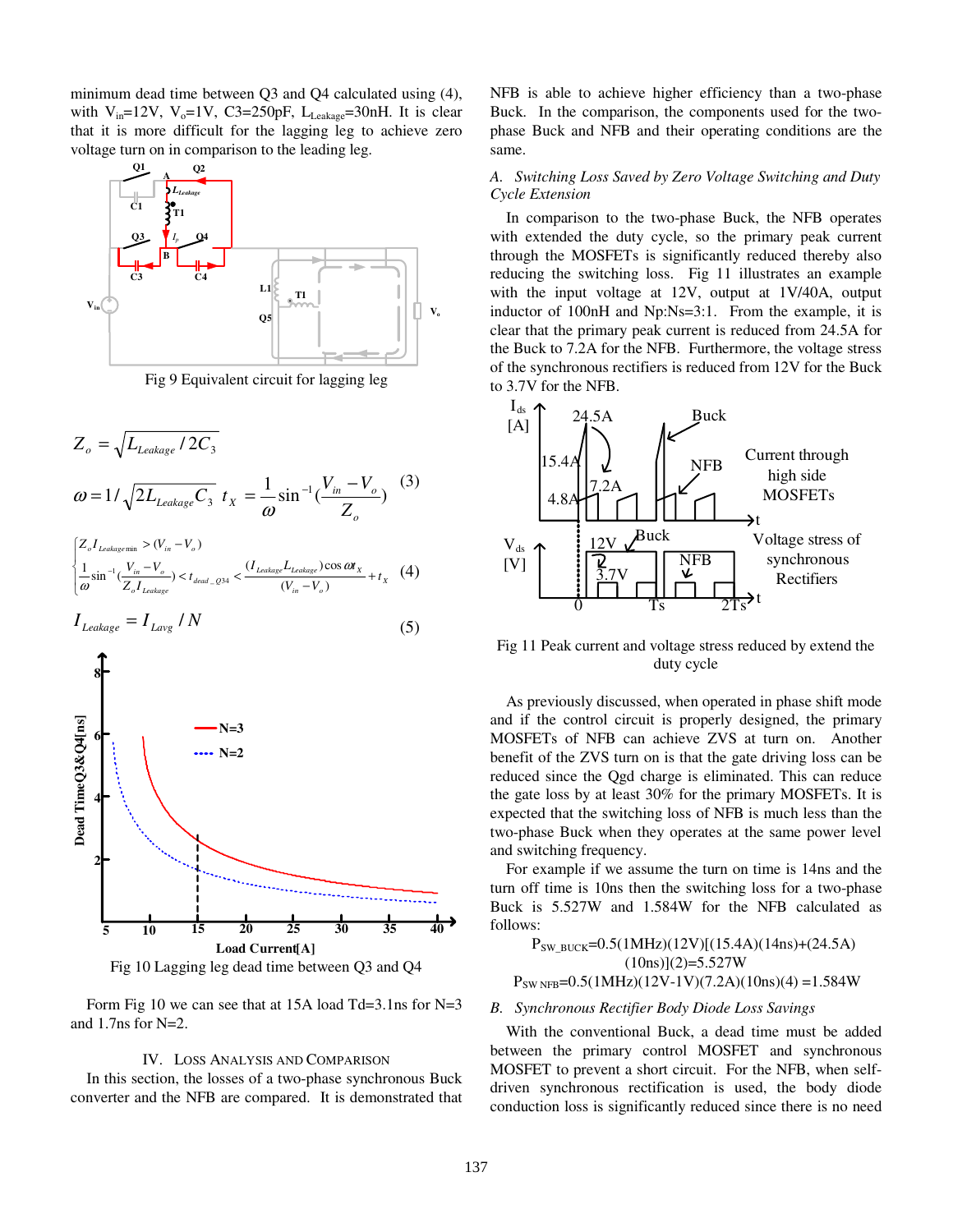to add dead time to prevent a short circuit. To drive the synchronous rectifiers, the self-driven circuit proposed in [8] was used for the NFB.

In the following sub-sections, the body diode conduction loss of the two-phase Buck and NFB are compared.

*1) Leading Leg Transition for Rectification* 

The first mode is shown in Fig 12 corresponding to the transitions in Fig 4. The transition time of this interval is determined by the load current and can be calculated by using (3). When the primary winding voltage is zero, the secondary winding voltage is zero and Q5 begins to share the current initially handled by Q6, so the current in Q5 begins to increase, while the current in Q6 begins to decrease. Since Q5 is turned on before it begins to take over the current in Q6, its body diode does not conduct during this interval.



Fig 12 Leading leg transition for the self-driven synchronous rectifiers

#### *2) Lagging Leg Transition for Rectification*

The second mode is shown in Fig 13. Q4 is turned off to prepare for the ZVS turn on of Q3. The states of this mode are shown in Fig 6 and Fig 7. The energy stored in the leakage inductance of the transformer charges C4 and discharges C3. Since the two synchronous rectifiers are conducting, the primary windings and secondary windings are decoupled. After Q3 is turned on,  $V_{gs5}$  begins to increase and  $V_{gs6}$  begins to decrease. Meanwhile, the current in Q5 begins to increase and the current in Q6 begins to decrease while the primary side current begins to change direction. Before the primary current changes from  $I_p$  to  $-I_p$ ,  $V_{in}$ - $V_o$  is applied across the leakage inductance reflected to primary. The body diode of Q6 begins to conduct when its gate voltage is reduced below the threshold voltage. After the primary side current changes to  $-I_p$ , the current in Q6 is reduced to zero and Q5 begins to conduct the full inductor current.



Fig 13 Lagging leg transition for the self-driven synchronous rectifiers

To simplify the analysis we will assume the gate voltage of Q5 and Q6 change linearly, which is valid as long as the synchronous rectifier gate resistances and the leakage inductance of the AUX winding can be neglected. Based on this assumption, when the primary side current linear changes from  $I_p$  to  $-I_p$ ,  $V_{gs6}$ , changes linearly from  $(V_{in}-V_o)N_{AUX}/2N_p$  to zero. Then, (6) can be used to calculate the body diode's conduction time.

$$
t_{body} = \frac{2V_{th}(I_o - I_{in})L_{leak}N_s}{N_{AUX}(V_{in} - V_o)^2}
$$
 (6)

If a two-phase Buck operates at 1MHz, 1V/40A load, the body diode's forward voltage drop is 0.7V and the dead time between top and bottom switch is 20ns, total conduction loss for the body diode is:

 $P_{\text{diode_Buck}} = (20A)(2)(20ns)(0.7V)(1MHz) = 0.56W$ 

For the NFB, the threshold voltage is  $V_{th}$ =0.9V, and other parameters are, L<sub>leak</sub>=30nH, I<sub>o</sub>=40A, I<sub>in</sub>=3.4A, Ns=1, N<sub>AUX</sub>=3, then the conduction time for the body diode is 4.3ns as calculated by (6).

 $P_{\text{diode-Buck}} = (18.35A)(2)(4.3ns)(0.7V)(1MHz) = 0.11W$ From the calculation 0.45W energy is saved on the body diode's conduction loss.

### *C. Summary*

From the analysis in the previous sub-sections, the major advantages of new topology are that it can reduce switching loss and body diode's conduction loss yielding improved efficiency.

The efficiencies of the two-phase Buck and NFB have been calculated. The efficiency curves are shown in Fig 14. In the calculations, IRF7821 was used for the primary MOSFETs and FDS6162N7 was used for the synchronous rectifiers. The output is 1V/40A. As shown in Fig 14, the NFB is able to achieve the same efficiency, 84.6% as a two phase Buck but at more than double the switching frequency (i.e. 430kHz for the Buck and 1MHz for the NFB).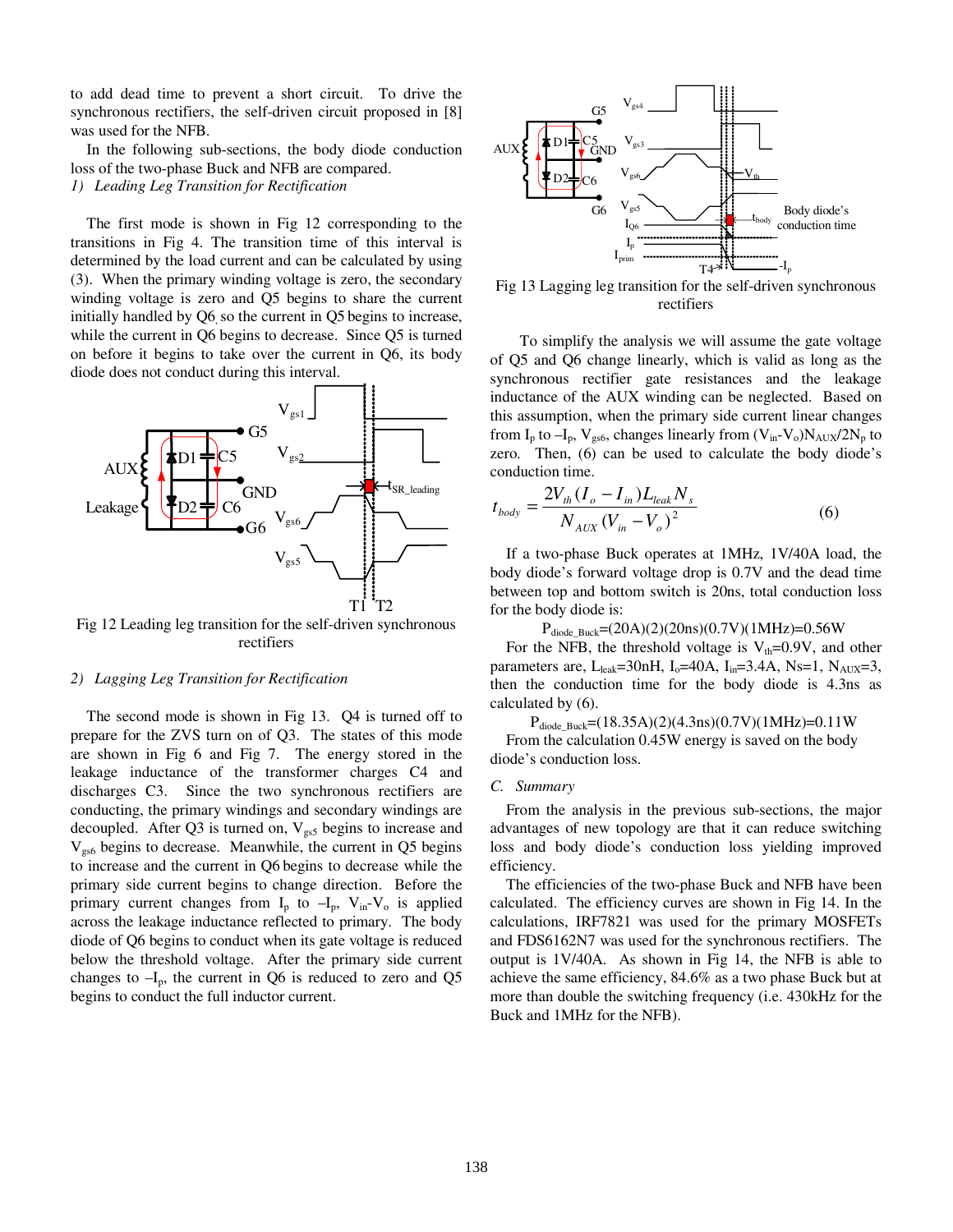

Fig 14 Calculated efficiency of a two-phase Buck and NFB at 1V/40A

### V. EXPERIMENTAL RESULTS

Prototypes of the NFB and two-phase synchronous Buck at 12V input 1V/40A output were designed and built to operate at frequencies between 500kHz and 1MHz. The NFB prototype was built on a 1.41 inch by 1.41 inch, 12 layer, 2oz copper printed circuit board. A photo of the prototype is shown in Fig 15. In order to demonstrate the advantages of this topology, the efficiency of the new topology is measured at 1V, 500kHz, 700kHz and 1MHz switching frequency.

The high side MOSFETs used in the design were IRF7821 since they have very low gate charge to minimize switching loss. The synchronous rectifier MOSFETs used were FDS6162N7 since they have very low on resistance which minimizes conduction loss.

Waveforms of the synchronous rectifier gate signals are shown in Fig 16. From the testing results shown in Fig 17 and Fig 18, we can see that the both leading leg and lagging leg are able to achieve ZVS turn on.

The efficiency as a function of load for the NFB is illustrated in Fig 19 for switching frequencies of 500kHz, 700kHz and 1MHz. A comparison is made for the efficiency as a function of load for the NFB and a two-phase synchronous Buck as illustrated in Fig 20 at 500kHz switching frequency for the Buck and 1MHz for the NFB. From the test results shown in Fig 19 and Fig 20 it is observed that at 30A load the non-isolated full bridge can achieve 82% efficiency at 1MHz, but the two-phase Buck can only achieve 79% efficiency at 500kHz. Therefore, 3% efficiency improvement is achieved with the NFB at double the switching frequency, which is a very significant improvement. Furthermore, at 500kHz and 30A a 5% efficiency improvement is achieved.



Fig 15 Photo of the prototype; size 1.41"x1.41" (3.6x3.6cm)



Fig 16 Gate drive signals of the synchronous rectifiers at 1MHz switching frequency



Fig 17 Drain voltage (top) and gate voltage (bottom); ZVS achieved at turn on for the leading leg at 1V/20A load and 1Mhz switching frequency